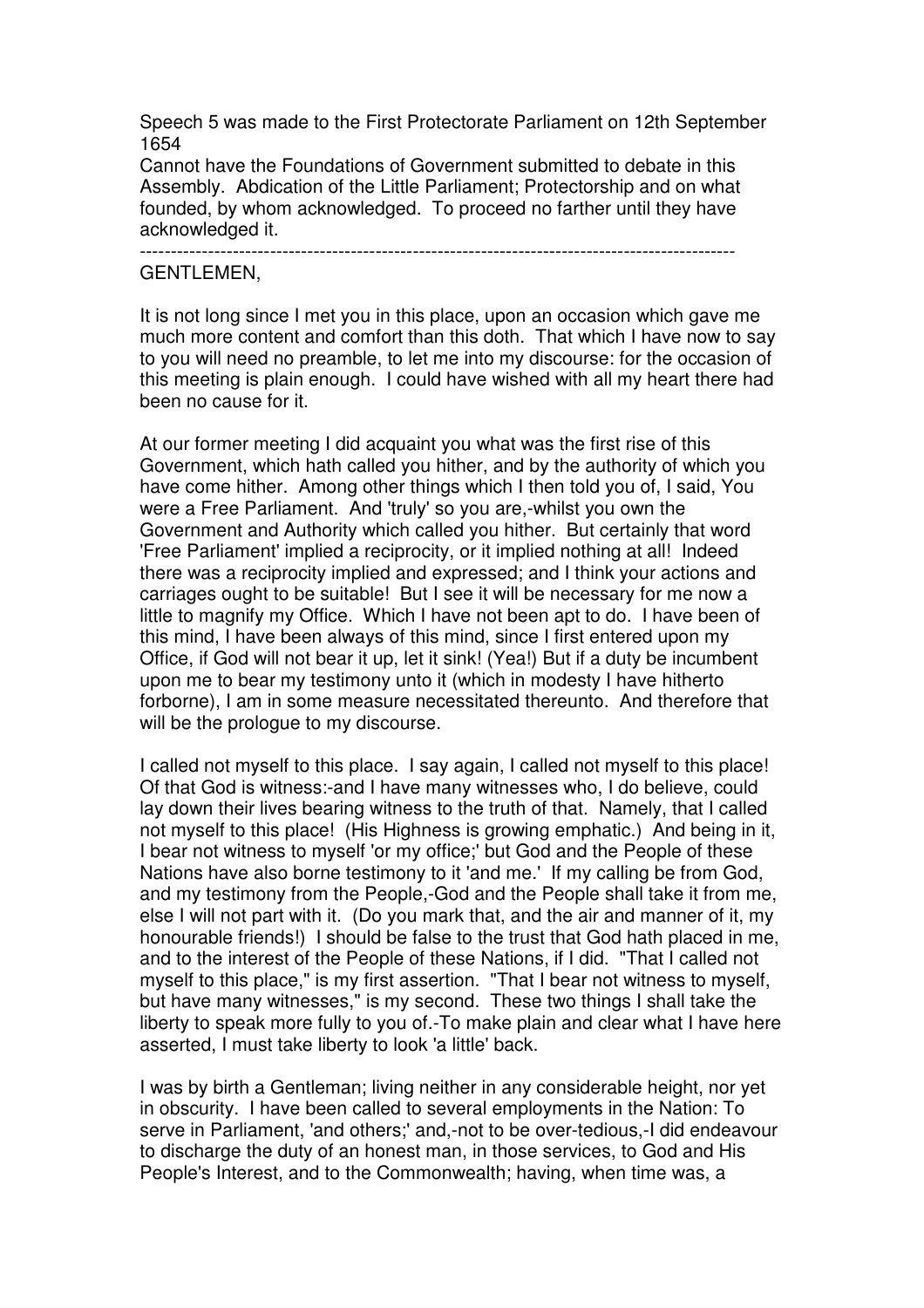competent acceptation in the hearts of men, and some evidence thereof. I resolve, not to recite the times and occasions and opportunities, which have been appointed me by God to serve Him in; nor the presence and blessings of God therein bearing testimony to me. (Well said, and well forborne to be said!)

Having had some occasions to see, together with my brethren and countrymen, a happy period put to our sharp Wars and contests with the then common enemy, I hoped, in a private capacity, to have reaped the fruit and benefit, together with my brethren, of our hard labours and hazards: the enjoyment, to wit, of Peace and Liberty, and the privileges of a Christian and a man, in some equality with others, according as it should please the Lord to dispense unto me. And when, I say, God had put an end to our Wars, or at least brought them to a very hopeful issue, very near an end,-after Worcester fight,-I came up to London to pay my service and duty to the Parliament which then sat; hoping that all minds would have been disposed to answer what seemed to be the mind of God, namely, To give peace and rest to His People, and especially to those who had bled more than others in the carrying on of the Military affairs,-I was much disappointed of my expectation. For the issue did not prove so. (Suppressed murmurs from Bradshaw and Company,) Whatever may be boasted or misrepresented, it was not so, not so!

I can say, in the simplicity of my soul, I love not, I love not,-I declined it in my former Speech,-I say, I love not to rake into sores, or to discover nakednesses! The thing I drive at is this: I say to you, I hoped to have had leave, 'for my own part,' to retire to a private life. I begged to be dismissed of my charge; I begged it again and again;-and God be Judge between me and all men if I lie in this matter! (Groans from Dryasdust, scarcely audible, in the deep silence.) That I lie not in matter of fact, is known to very many ("Hum-mm!" Look of "Yea!" from the Military Party.): but whether I tell a lie in my heart, as labouring to represent to you what was not upon my heart, I say the Lord be Judge. Let uncharitable men, who measure others by themselves, judge as they please. As to the matter of fact, I say, It is true. As to the ingenuity and integrity of my heart in that desire,-I do appeal as before upon the truth of that also!--But I could not obtain 'what I desired,' what my soul longed for. And the plain truth is, I did afterwards apprehend some were of opinion (such the difference of their judgment from mine), That it could not well be.

I confess I am in some strait to say what I could say, and what is true, of what then followed. I pressed the Parliament, as a Member, To period themselves;-once and again, and again, and ten, nay twenty times over. I told them,-for I knew it better than any one man in the Parliament could know it; because of my manner of life, which had led me everywhere up and down the Nation, thereby giving me to see and know the temper and spirits of all men, and of the best of men,-that the Nation loathed their sitting. (Haselrig, Scott and others looking very grim.) I knew it. And, so far as I could discern, when they were dissolved, there was not so much as the barking of a dog, or any general and visible repining at it! (How astonishing there should not have been!) You are not a few here present who can assert this as well as myself.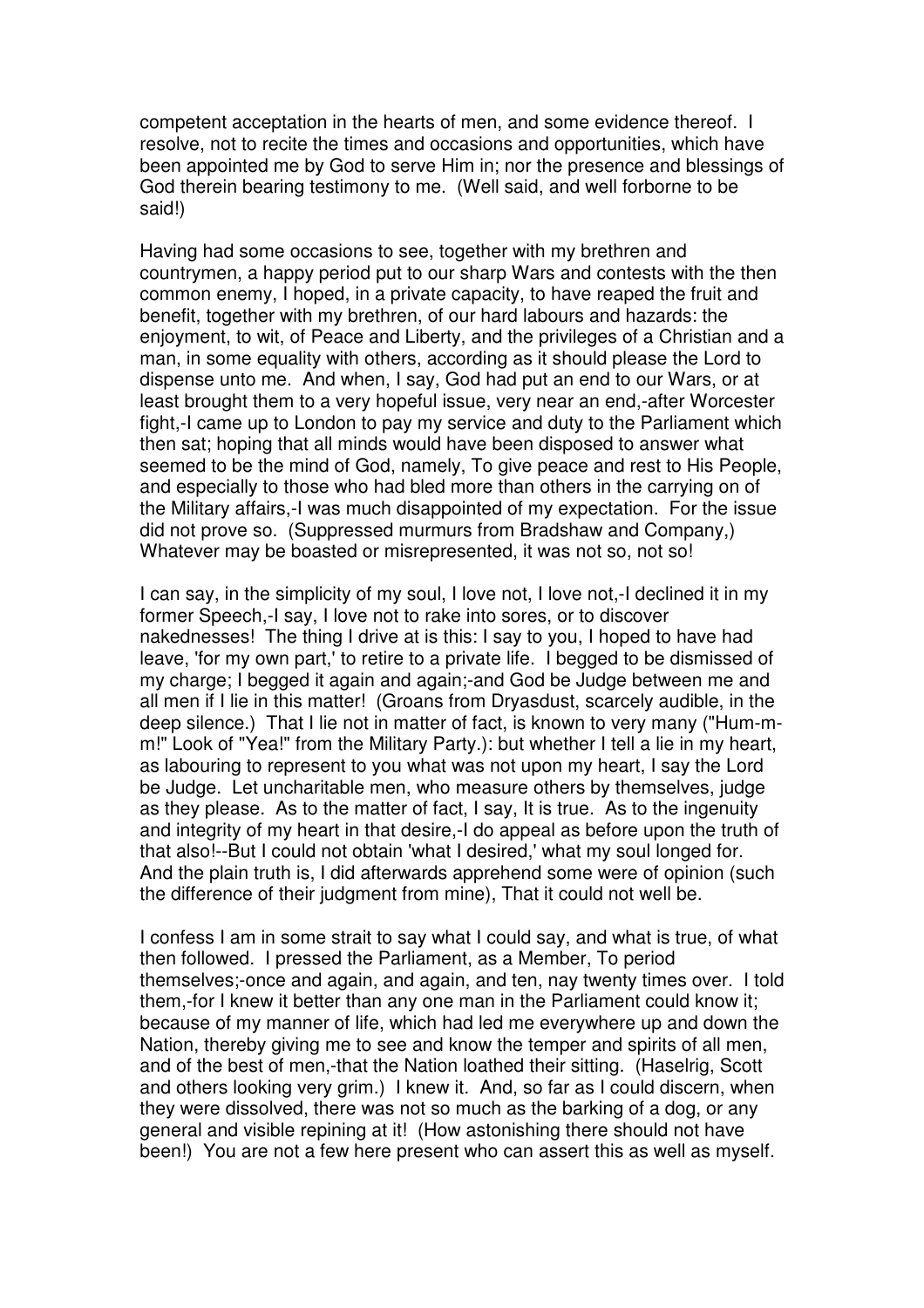And that there was high cause for their dissolution, is most evident: not only in regard there was a just fear of that Parliament's perpetuating themselves, but because it 'actually' was their design. 'Yes:' had not their heels been trod upon by importunities from abroad even to threats. I believe there never would have been 'any' thoughts of rising, or of going out of that Room, to the world's end. I myself was sounded, and, by no mean persons (O Sir Harry Vane!), tempted; and proposals were made me to that very end: That the Parliament might be thus perpetuated; that the vacant places might be supplied by new elections;-and so continue from generation to generation.

I have declined, I have declined very much, to open these things to you. (What noble man would not, your Highness?) But, having proceeded thus far, I must tell you 'this also:' That poor men, under this arbitrary power, were driven, like flocks of sheep, by forty in a morning; to the confiscation of goods and estates; without any man being able to give a reason why two of them had deserved to forfeit a shilling! I tell you the truth. And my soul, and many persons' whom I see in this place, were exceedingly grieved at these things; and knew not which way to help them, except by our mournings, and giving our negatives when occasion served.-I have given you but a taste of miscarriages 'that then were.' I am confident you have had opportunities to hear much more of them; for nothing was more obvious. It's true this will be said, That there was a remedy endeavoured: To put an end of this Perpetual Parliament, by giving us a future Representative. How that was gotten, by what importunities that was obtained, and how unwillingly yielded unto, is well known.

'But' what was this remedy? It was a seeming willingness to give us Successive Parliaments. And what was 'the nature of' that Succession? It was, That when one Parliament had left its seat, another was to sit down immediately in the room thereof, without any caution to avoid what was the real danger, namely, Perpetuating of the same 'men in' Parliaments. Which is a sore, now, that will ever be running, so long as men are ambitious and troublesome,-if a remedy be not found.

Nay, at best what will such a remedy amount to? It is a conversation of a Parliament that would have been and was Perpetual, to a Legislative Power Always Sitting! (Which, however, consists of different men, your Highness!) And so the liberties and interests and lives of people not judged by any certain known Laws and Power, but by an arbitrary Power; which is incident and necessary to Parliaments (So!). By an arbitrary Power, I say to make men's estates liable to confiscation, and their persons to imprisonment,-sometimes 'even' by laws made after the fact committed; often by the Parliament's assuming to itself to give judgment both in capital and criminal things, which in former times was not known to exercise such a judicature. This, I suppose, was the case 'then before us.' And, in my opinion, the remedy was fitted to the disease! Especially coming in the rear of a Parliament which had so exercised its power and authority as that Parliament had done but immediately before.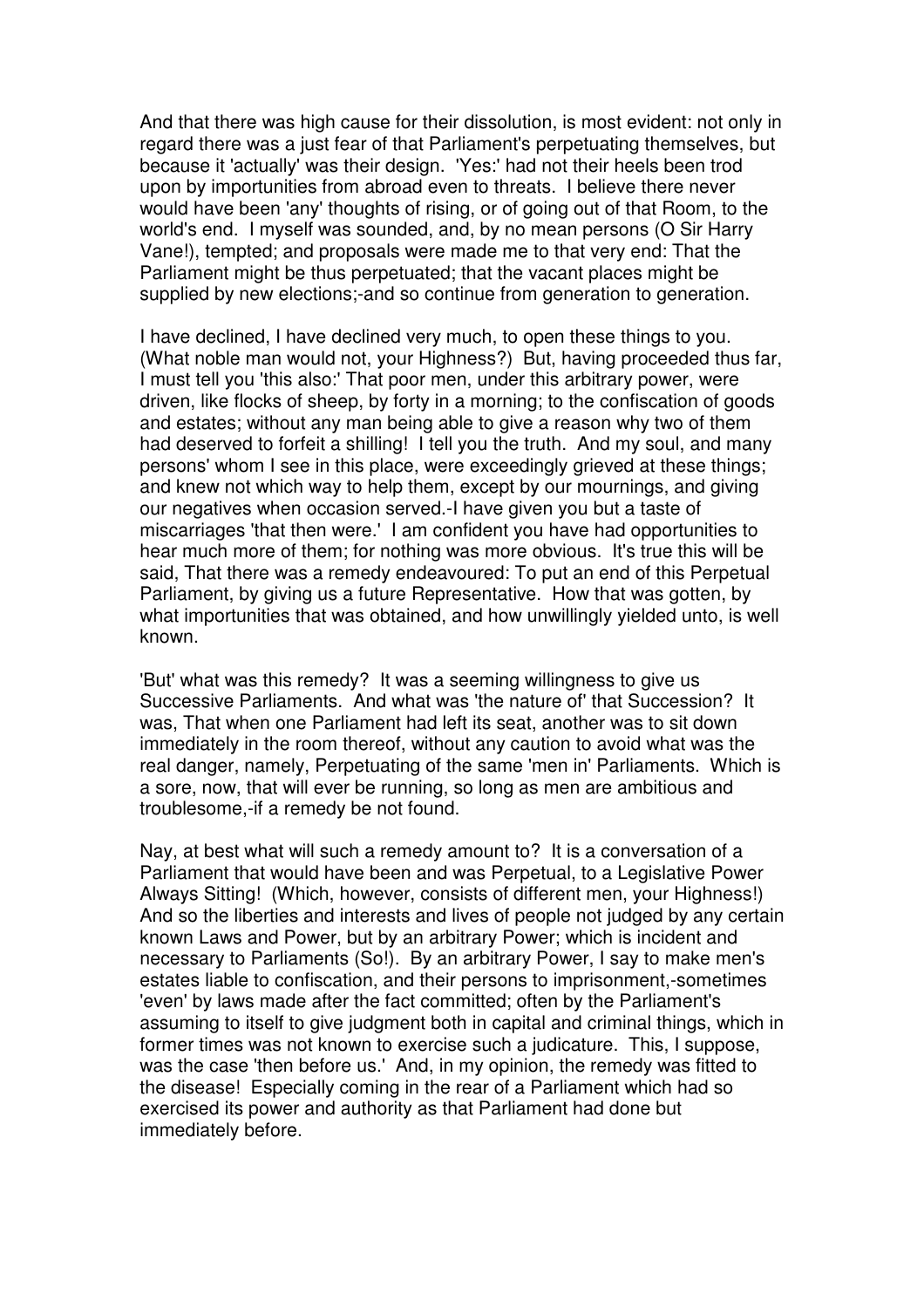Truly I confess,-upon these grounds, and with the satisfaction of divers other persons who saw nothing could be had otherwise,-that Parliament was dissolved (Not a doubt of it!): and we, desiring to see if a few might have been called together for some short time who might put the Nation into some way of certain settlement,-did call those Gentlemen (The Little Parliament; we remember them!) out of the several parts of the Nation. And as I have appealed to God before you already,-though it be a tender thing to make appeals to God, yet in such exigences as these I trust it will not offend His Majesty; especially to make them before Persons that know God, and know what conscience is, and what it is to "lie before the Lord!" I say. As a principal end in calling that Assembly was the settlement of the Nation, so a chief end to myself was to lay down the Power which was in my hands. (Hum-m-m!) I say to you again, in the Presence of that God who hath blessed, and been with me in all my adversities and successes: That was, as to myself, my greatest end! (Your Highness-?-And "God" with your ancients is not a fabulous polite Hearsay, but a tremendous all-irradiating Fact of Facts, not to be "lied before" without consequences?) A desire perhaps, I am afraid, sinful enough, to be quit of the Power God had most clearly by His Providence put into my hands, before He called me to lay it down; before those honest ends of our fighting were attained and settled.-I say, the Authority I had in my hand being so boundless as it was,-for, by Act of Parliament, I was General of all the Forces in the three Nations of England, Scotland and Ireland; in which unlimited condition I did not desire to live a day,-we called that Meeting, for the ends before expressed.

What the event and issue of that Meeting was, we may sadly remember. It hath much teaching in it, and I hope will make us all wiser for the future! But, 'in short,' that Meeting not succeeding, as I already said unto you, and giving such a disappointment to our hopes, I shall not now make any repetition thereof: only the result was, That they came and brought to me a Parchment, signed by very much the major part of them; expressing their re-delivery and resignation of the power and authority that had been committed them back again into my hands. And I can say it, in the presence of divers persons here, who do know whether I lie in that (Hum-m-m!), That I did not know one tittle of that Resignation 'of theirs,' till they all came and brought it, and delivered it into my hands. Of this also there are in this presence many witnesses. (Yes, many are convinced of it,-some not.) I received this Resignation; having formerly used my endeavours and persuasions to keep them together. Observing their differences, I had thought it my duty to give advice to them, that so I might prevail with them for union. But it had the effect I told you; and I had my disappointment.

When this proved so, we were exceedingly to seek how to settle things for the future. My 'own' Power was again, by this resignation, 'become' as boundless and unlimited as before; all things being subjected to arbitrariness; and myself, 'the only constituted authority that was left,' a person having power over the three Nations, without bound or limit set;-and all Government, upon the matter being dissolved; all civil administration at an end-as will presently appear. ("A grave situation: but who brought us to it?" murmur my Lord Bradshaw and others.)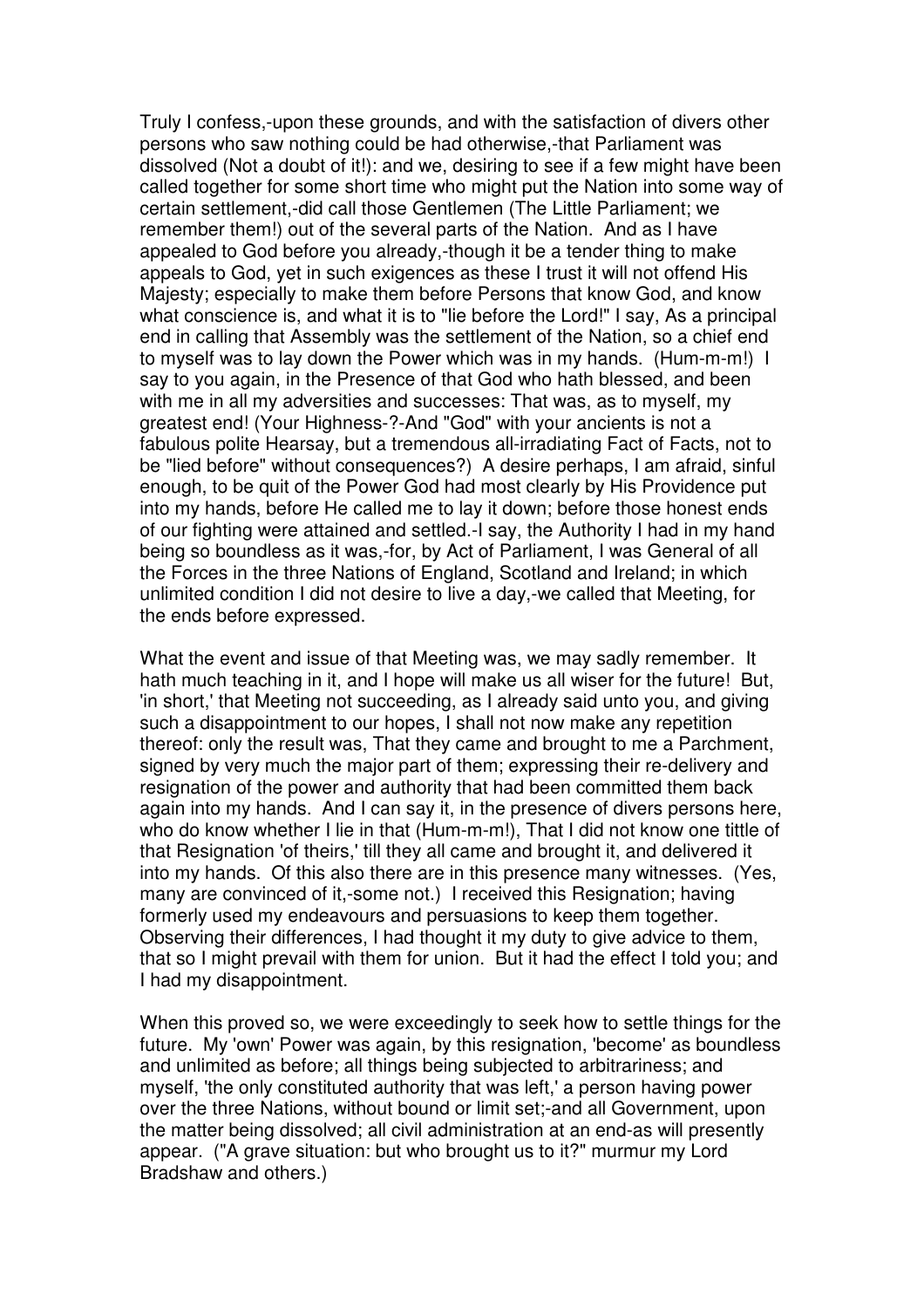The gentlemen that undertook to frame this Government did consult divers days together (men of known integrity and ability), How to frame somewhat that might give us settlement. They did consult;-and that I was not privy to their councils they know it. (Alas!)-When they had finished their model in some measure, or made a good preparation of it, they became communicative (Hum-m-m!) They told me that except I would undertake the Government, they thought things would hardly come to a composure or settlement, but blood and confusion would break in upon us. (A plain truth they told.) I refused it again and again; not complimentingly,-as they know, and as God knows! I confess, after many arguments, they urging on me, "That I did not hereby receive anything which put me into a higher capacity than before; but that it limited me; that it bound my hands to act nothing without the consent of a Council, until the Parliament, and then limited 'me' by the Parliament, as the Act of Government expresseth,"-I did accept it. I might repeat again to you, if it were needful, but I think it hardly is: I was arbitrary in power; having the Armies in the three Nations under my command;-and truly not very ill beloved by them, nor very ill beloved by the People. By the good People. And I believe I should have been more beloved if they had known the truth, as things were, before God and in themselves, and also before divers of those Gentlemen whom I but now mentioned unto you. (His Highness is rallying; getting out of the Unutterable into the Utterable!) I did, at the entreaty of divers Persons of Honour and Quality, at the entreaty of very many of the chief Officers of the Army then present,-'at their entreaty' and at their request, I did accept of the place and title of PROTECTOR: and was, in the presence of the Commissioners of the Great Seal, the Judges, the Lord Mayor and Aldermen of the City of London, the Soldiery, divers Gentlemen, Citizens, and divers other people and persons of quality, and so forth,-accompanied to Westminster Hall: where I took the Oath to this Government. (Indisputably: draw your own inference from it!) This was not done in a corner: it was open and public!-This Government hath been exercised by a Council; with a desire to be faithful in all things:-and among all other trusts, to be faithful in calling this Parliament.

And thus I have given you a very bare and lean Discourse; which truly I have been necessitated to 'do,'-and contracted in 'the doing of,' because of the unexpectedness of the occasion, and because I would not quite weary you nor myself. But this is a narrative that discovers to you the series of Providences and of Transactions leading me into the condition wherein I now stand. The next thing I promised 'to demonstrate to' you, wherein I hope, I shall be briefer-Though I am sure the occasion does require plainness and freedom!-'But as to this first thing,' That I brought not myself into this condition: surely in my own apprehension I did not! And whether I did not, the things being true which I have told you, I shall submit to your judgment. And there shall I leave it. Let God do what He pleaseth.

The other thing, I say, that I am to speak of to you is, "That I have not 'borne,' and do not bear, witness to myself." I am far from alluding to Him that said so! Yet truth concerning a member of His, He will own, though men do not.-But I think, if I mistake not, I have a cloud of witnesses. I think so; let men be as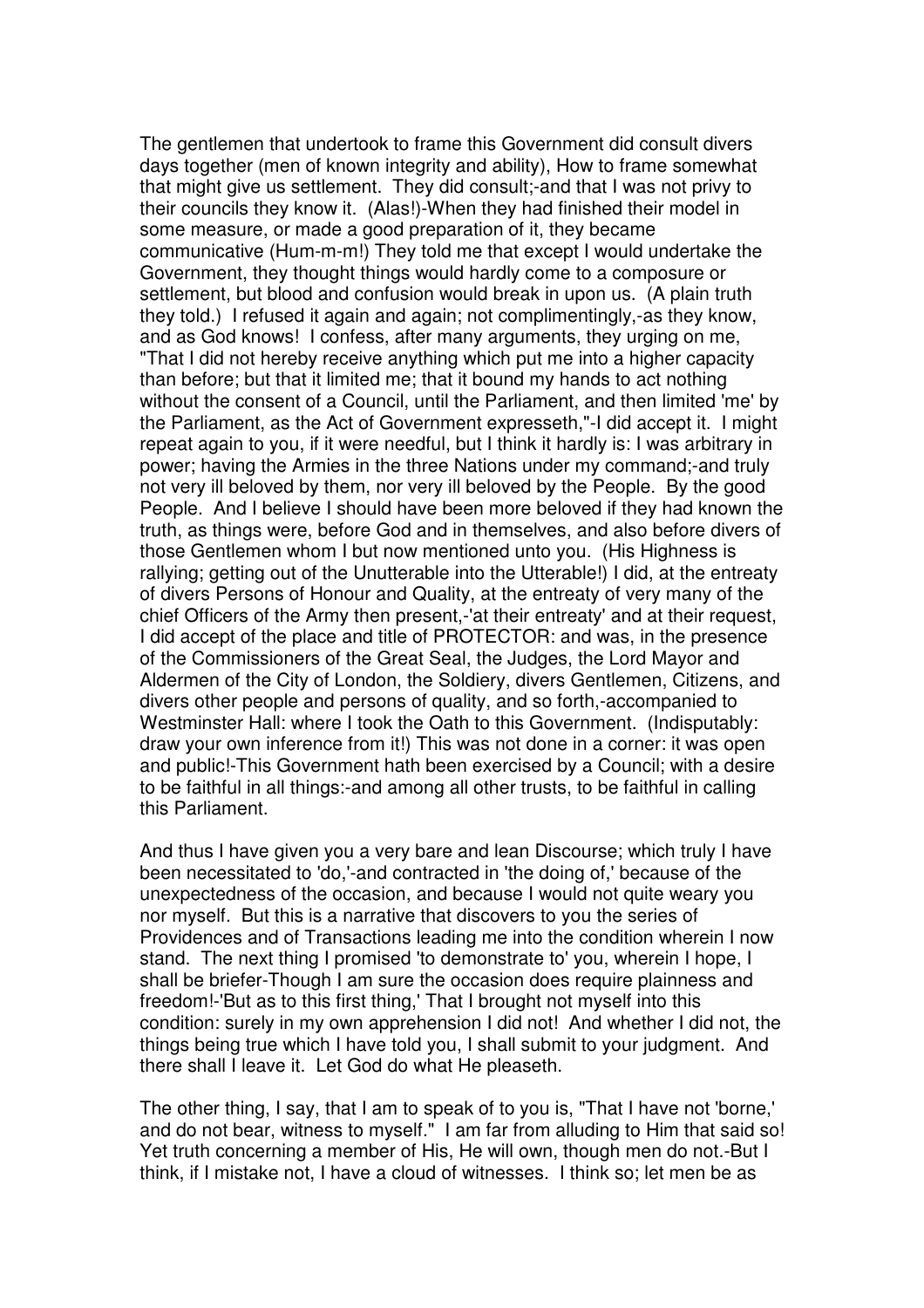froward as they will. (My honourable friends!) I have witness Within,- Without,-and Above! But I shall speak of my witnesses Without; having fully spoken of the Witness who is Above, and 'who is' in my own conscience, before. Under the other head I spoke of these; because that subject had more obscurity in it, and I in some sort needed appeals;-and, I trust, might lawfully make them (as lawfully as take an oath), where the things were not so apt to be made evident 'otherwise.' (In such circumstances, Yea!)-I shall enumerate my witnesses as well as I can.

When I had consented to accept of the Government, there was some Solemnity to be performed. And that was accompanied by some persons of considerableness in all respects: there were the persons before mentioned to you; these accompanied me, at the time of my entering upon this Government, to Westminster Hall to receive my Oath. There was an express consent on the part of these and other interested persons. And 'there was also' an implied consent of many; showing their good liking and approbation thereof. And, Gentlemen, I do not think you are altogether strangers to it in your countries. Some did not nauseate it; very many did approve it.

I had the approbation of the Officers of the Army, in the three Nations of England, Scotland and Ireland. I say, of the Officers: I had that by their 'express' Remonstrances, and under signature. But there went along with the express consent of theirs, an implied consent also 'of a body' of persons who had 'had' somewhat to do in the world; who had been instrumental, of God, to fight down the Enemies of God and of His People in the three Nations. (The Soldiery of the Commonwealth. Persons of "some considerableness," these too!) And truly, until my hands were bound, and I 'was' limited (to my own great satisfaction, as many can bear me witness); while I had in my hands so great a power and arbitrariness,-the Soldiery were a very considerable part of these Nations, especially all Government being dissolved. I say, when all Government was thus dissolved, and nothing to keep things in order but the Sword! And yet they,-which many Historics will not parallel,-even they were desirous that things might come to a consistency; and arbitrariness be taken away; and the Government be put into 'the hands of' a person limited and bounded, as in the Act of Settlement, whom they distrusted the least, and loved not the worst. (Hear!) This was another evidence 'of consent, implied if not express.'

I would not forget the honourable and civil entertainment, with the approbation I found in the great City of London;-which the City knows whether I directly or indirectly sought. And truly I do not think it folly to remember this. For it was very great and high; and very public; and 'included' as numerous a body of those that are known by names and titles-the several Corporations and Societies of citizens in this City,-as hath at any time been seen in England. And not without some appearance of satisfaction also.-And I had not this witness only. I have had from the greatest County in England, and from many Cities and Boroughs and Counties, express approbations. 'Express approbations' not of men gathered here and there, but from the County General-Assizes;-the Grand Jury, in name of the Noblemen, Gentlemen, Yeomen and Inhabitants of that County, giving very great thanks to me for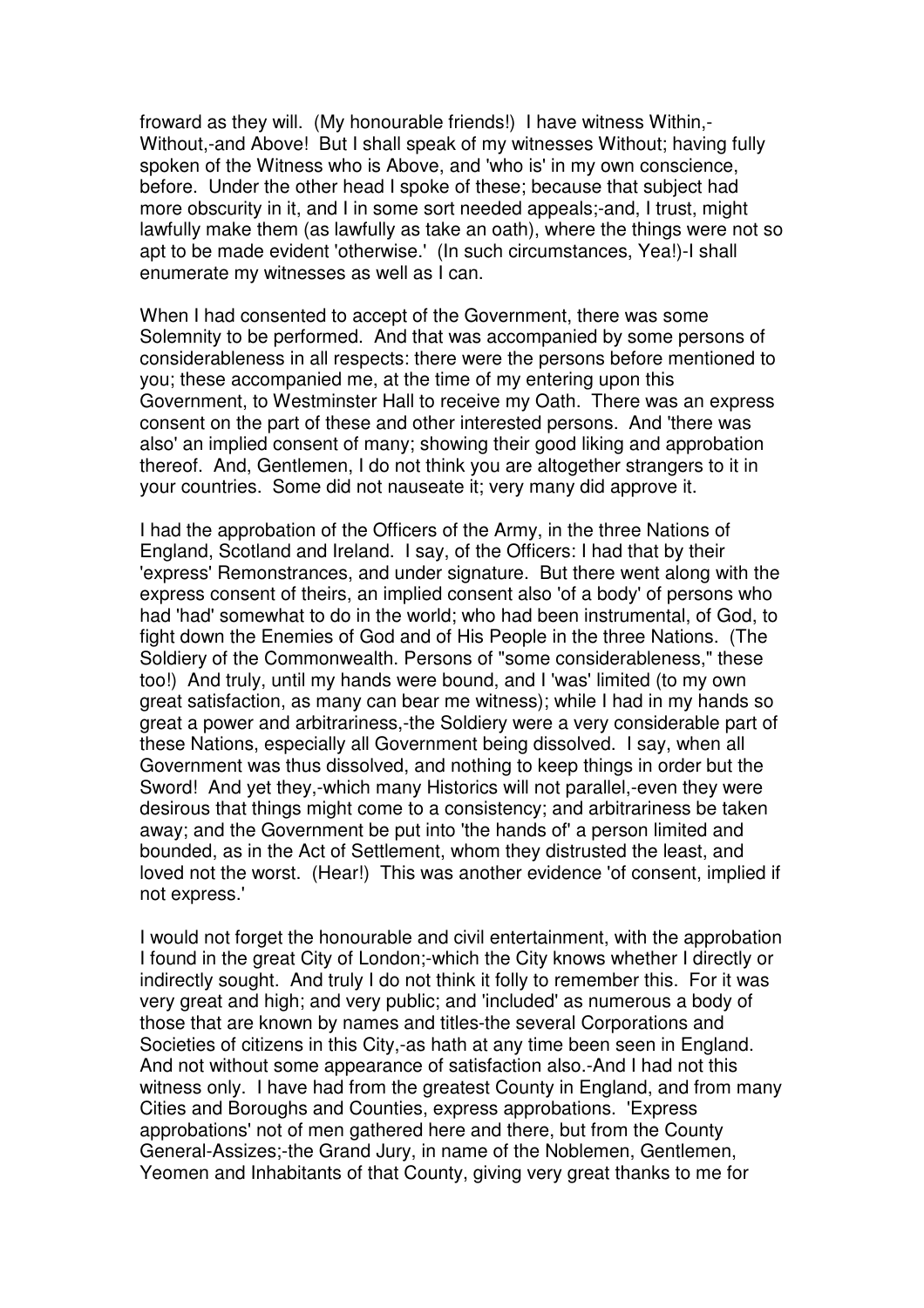undertaking this heavy burden at such a time; and giving very great approbation and encouragement to me to go through with it. These are plain; I have them to show. And by these, in some measure, it will appear "I do not bear witness to myself."

This is not all. The Judges,-truly I had almost forgotten it (Another little window into his Highness!),-the Judges, thinking that there had now come a dissolution to all Government, met and consulted; and did declare one to another, That they could not administer justice to the satisfaction of their consciences, until they had received Commissions from me. And they did receive Commissions from me; and by virtue of those Commissions they have acted:-and all Justices of the Peace that have acted have acted by virtue of like Commissions. Which was a little more than an implied approbation! And I believe all the Justice administered in the Nation hath been by this authority. Which also I lay before you; desiring you to think, Whether all those persons now mentioned must not come to you for an Act of Oblivion and General Pardon, for having acted under and testified to this Government, if it be disowned by you!-

And I have two or three witnesses more,-equivalent to all these I have yet mentioned, if I be not mistaken, and greatly mistaken! If I should say, All you that are here are my witnesses,-I should say no untruth! I know that you are the same persons here that you were in your countries-But I will reserve this for a little; this will be the issue, 'the general outcome and climax,' of my Proof. (Another little window:-almost a half-soliloquy; you see the Speech getting ready in the Interior of his Highness.) I say I have two or three witnesses, of still more weight than all I have counted and reckoned yet. All the People in England are my witnesses; and many in Ireland and Scotland! All the Sheriffs in England are my witnesses: and all that have come in upon a Process issued out by Sheriffs are my witnesses. (My honourable friends, how did YOU come in?) Yea, the returns of the Elections to the Clerk of the Crown, not a thing to be blown away by breath,-the Returns on behalf of the Inhabitants in the Counties, Cities and Boroughs, all are my witnesses of approbation to the Condition and Place I stand in.

And I shall now make you my last witnesses! (Here comes it, "the issue of my Proof!") And shall ask you, Whether you came not hither by my Writs directed to the several Sheriffs 'of Counties,' and through the Sheriffs to the other Officers of Cities and Liberties? To which 'Writs' the People gave obedience; having also had the Act of Government communicated to them,-to which end great numbers of copies 'thereof' were sent down to be communicated to them. And the Government 'was' also required to be distinctly read unto the People at the place of election, to avoid surprises, 'or misleadings of them through their ignorance;'-where also they signed the Indenture, with proviso, "That the Person so chosen should not have power to alter the Government as now settled in one Single Person and a Parliament!" (My honourable friends-?)-And thus I have made good my second Assertion, "That I bear not witness to myself;" but that the good People of England, and you all are my witnesses.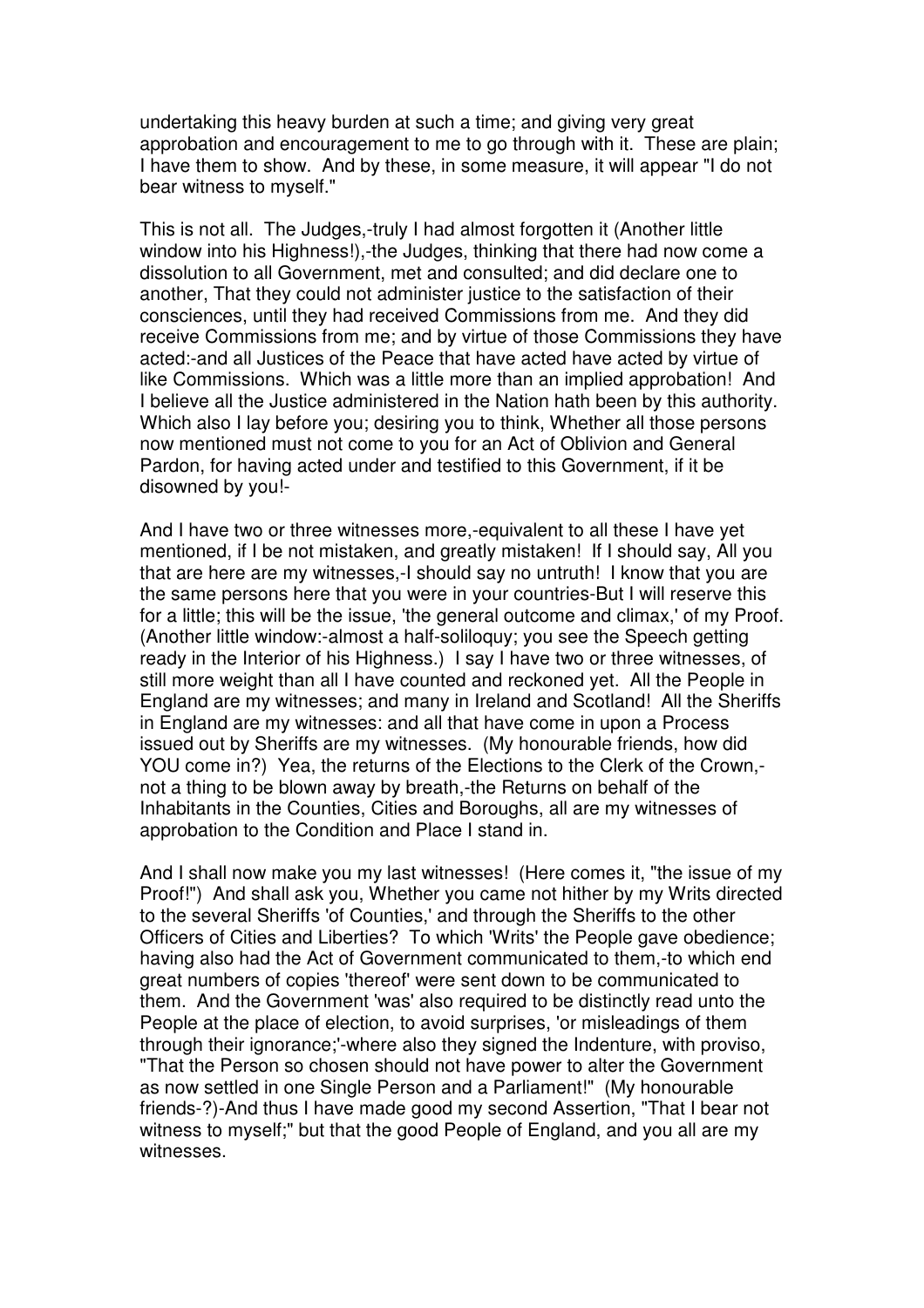Yea, surely!-And 'now' this being so,-though I told you in my last Speech "that you were a Free Parliament," yet I thought it was understood withall that I was the Protector, and the Authority that called you! That I was in possession of the Government by a good right of God and men! And I believe if the learnedest men in this Nation were called to shew a precedent, equally clear, of a Government so many ways approved of, they would not in all their search find it.-I did not in any other Speech take upon me to justify the 'Act of' Government in every particular; and I told you the reason, which was plain: The Act of Government was public, and had long been published, 'in order' that it might be under the most serious inspection of all that pleased to peruse it.

This is what I had to say at present for approving myself to God and my conscience in my actions throughout this undertaking; and for giving cause of approving myself to every one of your consciences in the sight of God.-And if the fact be so, why should we sport with it? With a business so serious! May not this character, this stamp (Stamp put upon a man by the Most High and His providences.) bear equal poise with any Hereditary Interest that could furnish, or hath furnished in the Common Law or elsewhere, matter of dispute and trial of learning? In the like of which many have exercised more wit, and spilt more blood than I hope ever to live to see or hear of again in this Nation! (Red and White Roses, for example; Henry of Bolingbroke and the last "Protector.")-I say, I do not know why I may not balance this Providence, in the sight of God, with any Hereditary Interest (Nor do I!); as a thing less subject to those cracks and flaws which that 'other' is commonly incident unto; and disputing of which has cost more blood in former times in this Nation than we have leisure to speak of now!-

Now, if this be thus, and I am deriving a title from God and men upon such accounts as these are-Although some men be froward, yet that your judgments who are Persons sent from all parts of the Nation under the notion of approving this Government-(His Highness, bursting with meaning, complex neither of these sentences; but pours himself, like an irregular torrent, through other orifices and openings.)-For you to disown or not to own it: for you to act with Parliamentary Authority especially in the disowning of it; contrary to the very fundamental things, yea against the very root itself of this Establishment; to sit, and not own the Authority by which you sit,-is that which I believe astonisheth more men than myself; and doth as dangerously disappoint and discompose the Nation as any thing 'that' could have been invented by the greatest enemy to our peace and welfare, or 'that' could well have happened. (Sorrow, anger, and reproach on his Highness's countenance; the voice risen somewhat into ALT, and rolling with a kind of rough music in the tones of it!)

It is true, as there are some things in the Establishment which are fundamental, so there are others which are not, but are circumstantial. Of these no question but I shall easily agree to vary, to leave out, 'according' as I shall be convinced by reason. But some things are Fundamentals! About which I shall deal plainly with you: These may not be parted with; but will, I trust, be delivered over to posterity, as the fruits of our blood and travail. The Government by a Single Person and a Parliament is a Fundamental! It is the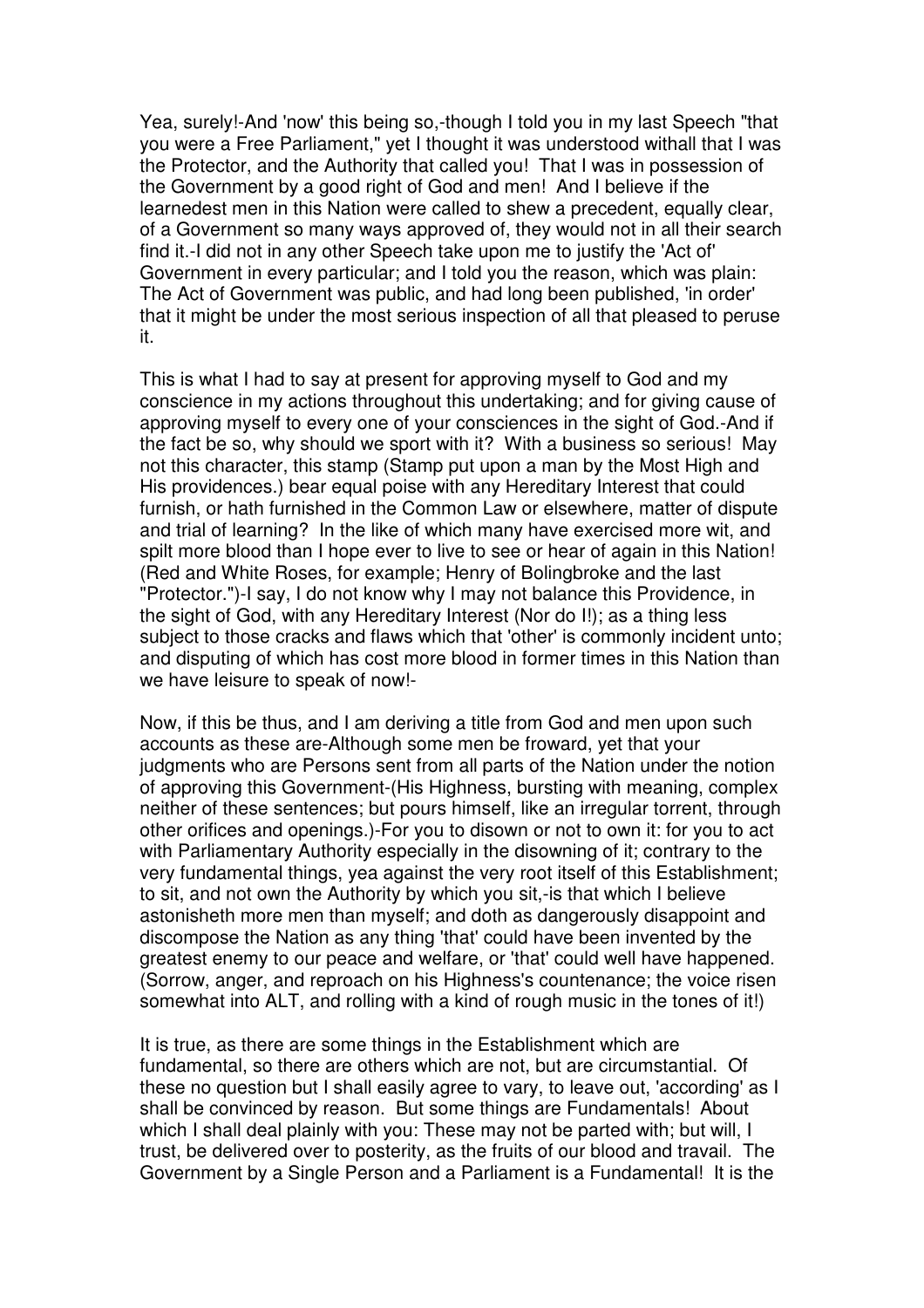esse, it is constitutive. And as for the Person,-though I may seem to plead for myself, yet I do not: no, nor can any reasonable man say it. If the things throughout this Speech be true, I plead for this Nation, and for all honest men therein who have borne their testimony as aforesaid, and not for myself! And if things should do otherwise than well (which I would not fear), and the Common Enemy and discontented persons take advantage of these distractions, the issue will be put up before God: let Him own it, or let Him disown it, as He pleases!-

In every Government there must be Somewhat Fundamental (Will speak now of Fundamentals.), Somewhat like a Magna Charta, which should be standing, be unalterable. Where there is a stipulation on one side, and that fully accepted, as appears by what hath been said,-surely a return ought to be; else what does that stipulation signify? If I have, upon the terms aforesaid, undertaken this great Trust, and exercised it; and by it called you, surely it ought 'by you' to be owned.-That Parliaments should not make themselves perpetual is a Fundamental. (Yea, all know it: taught by the example of the Rump!)

Of what assurance is a Law to prevent so great an evil, if it lie in the same Legislature to unlaw it again? (Must have a single Person to check your Parliament.) Is such a Law like to be lasting? It will be a rope of sand; will give it no security; for the same men may unbuild what they have built.

'Again,' is not Liberty of Conscience in Religion a Fundamental? So long as there is Liberty of Conscience for the Supreme Magistrate to exercise his conscience in erecting what Form of Church-Government he is satisfied he should set up ("HE is to decide on the Form of Church-Government, then?" The Moderns, especially the Voluntary Principle, stare.),-why should he not give the like liberty to others? Liberty of Conscience is a natural right; and he that would have it, ought to give it; having 'himself' liberty to settle what he likes for the Public. ("Where then are the limits of Dissent?" An abstruse question, my Voluntary friends; especially with a Gospel really BELIEVED!) Indeed that hath been one of the vanities of our Contest. Every Sect saith: "Oh give me liberty!" But give it him, and to his power he will not yield it to anybody else. Where is our ingenuousness? 'Liberty of Conscience'-truly that is a thing ought to be very reciprocal! The Magistrate hath his supremacy; he may settle Religion, 'that is, Church-Government,' according to his conscience. And 'as for the People'-I may say it to you, I can say it: All the money of this Nation would not have tempted men to fight upon such an account as they have here been engaged in, if they had not had hopes of Liberty 'of Conscience' better than Episcopacy granted them, or than would have been afforded by a Scots Presbytery,-or an English either, if it had made such steps, and been as sharp and rigid, as it threatened when first set up! This, I say, is a Fundamental. It ought to be so. It is for us and the generations to come. And if there be an absoluteness in the Imposer (As you seem to argue.), without fitting allowances and exceptions from the rule ("Fitting:" that is a wide word!),-we shall have the People driven into wildernesses. As they were, when those poor and afflicted people, who forsook their estates and inheritances here, where they lived plentifully and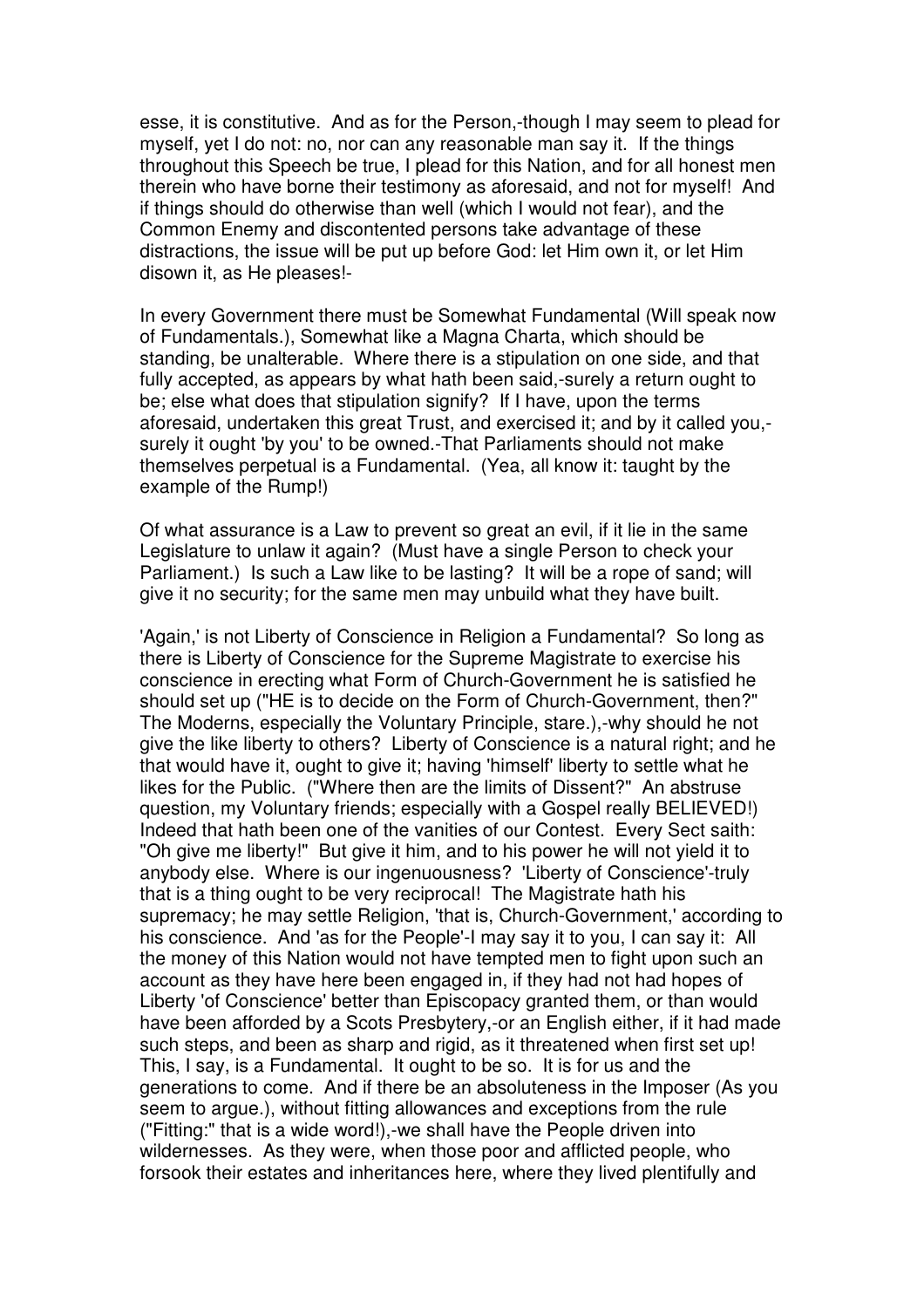comfortably, were necessitated, for enjoyment of their Liberty, to go into a waste howling wilderness in New England;-where they have, for Liberty's sake, stript themselves of all their comfort; embracing rather loss of friends and want than be so ensnared and in bondage. (Yea!)

Another 'Fundamental' which I had forgotten is the Militia. That is judged a Fundamental if anything be so. That it should be well and equally placed is very necessary. For, put the absolute power of the Militia into 'the hands of' one 'Person,'-without a check, what doth it serve? 'On the other hand,' I pray you, what check is there upon your Perpetual Parliaments, if the Government be wholly stript of this of the Militia? 'This as we now have it' is equally placed, and men's desires were to have it so;-namely in one Person, and in the Parliament 'along with him' while the Parliament sits. What signified a provision against perpetuating of Parliaments, if this power of the Militia be solely in them? Think, Whether, without some check, the Parliament have it not in their power to alter the Frame of Government altogether-into Aristocracy, Democracy, into Anarchy, into anything, if this 'of the Militia' be fully in them! Yea, into all confusion; and that without remedy! If this one thing be placed in one 'party,' that one, be it Parliament, be it Supreme Governor, hath power to make what he pleases of all the rest. ("Hum-m-m!" from the old Parliament.)-Therefore if you would have a balance at all; if you agree that some Fundamentals must stand, as worthy to be delivered over to Posterity,-truly I think it is not unreasonably urged that 'this power of' the Militia should be disposed as we have it in the Act of Government;-should be placed so equally that no one party neither in Parliament nor out of Parliament have the power of ordering it. 'Well;'-the Council are the Trustees of the Commonwealth, in all intervals of Parliament; and have as absolute a negative upon the Supreme Officer in the said intervals, as the Parliament hath while it is sitting. (So that we are safe-or safish, your Highness? No one party has power of the Militia at any time.) The power of the Militia cannot be made use of; not a man can be raised, nor a penny charged upon the People, nothing can be done, without consent of Parliament; and in the intervals of Parliament, without consent of the Council. Give me leave to say, There is very little power, none but what is coordinate, 'placed' in the Supreme Officer; and yet enough in him in that particular. He is bound in strictness by the Parliament, and out of Parliament by the Council, who do as absolutely bind him as the Parliament while sitting doth.-

As for that of Money-I told you some things were Circumstantial (Comes to Circumstantials.); as, for example, this is: That we should have 200,000l. to defray Civil Offices,-to pay the Judges and other Officers; to defray the charges of the Council in sending their embassies, in keeping intelligence, and doing what is necessary; and to support the Governor in Chief: All this is, by the Instrument, supposed and intended. But it is not of the esse so much; nor 'is it' limited 'so strictly' as 'even' the number of Soldiers is,-20,000 Foot and 10,000 Horse. (Guard even afar off against any sinking below the minimum in that!) Yet if the spirits of men were composed, 5,000 Horse and 10,000 Foot might serve. These things are 'Circumstantial,' are between the Chief Officer and the Parliament, to be moderated, 'regulated,' as occasion shall offer.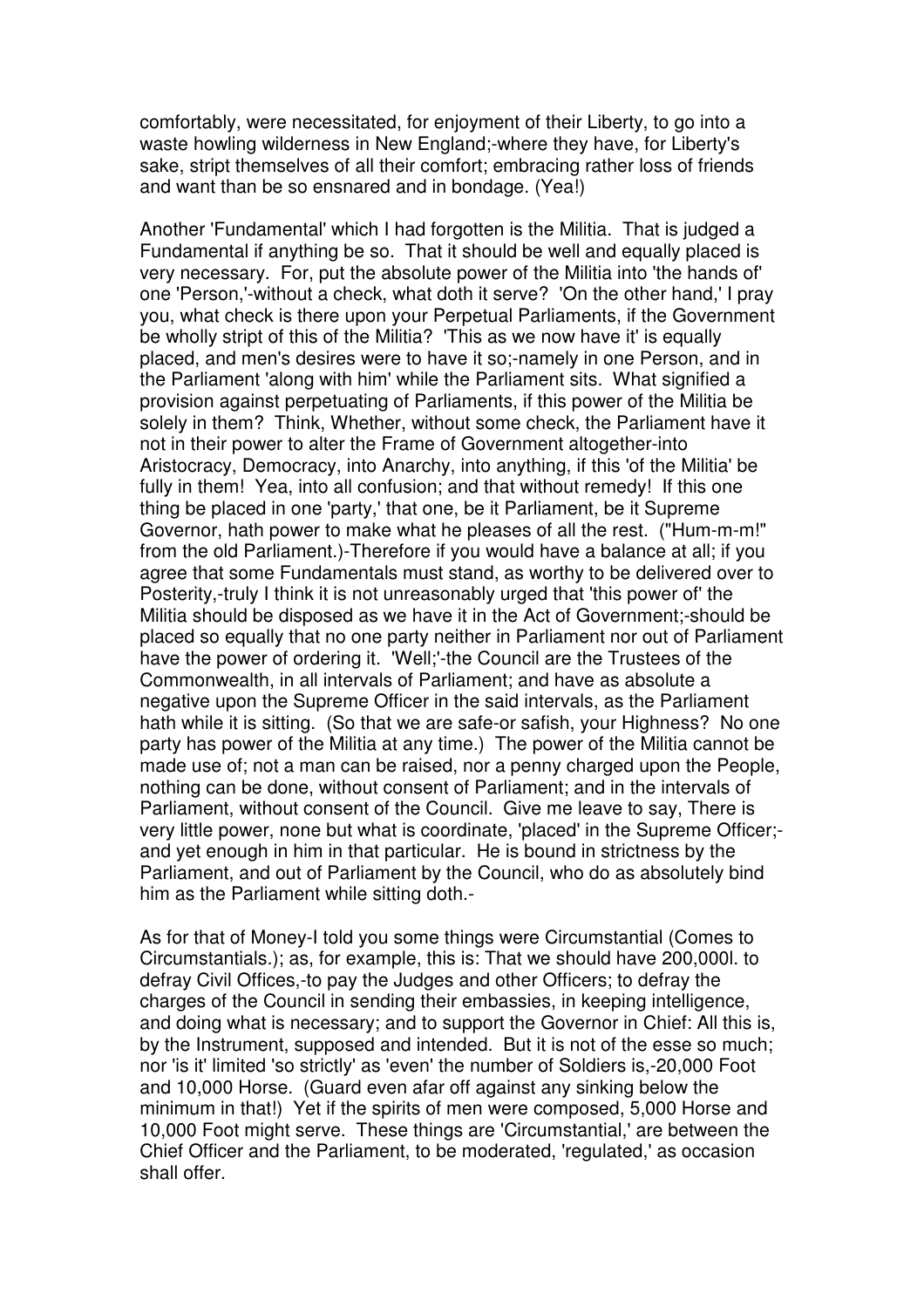Of this sort there are many circumstantial things, which are not like the laws of the Medes and Persians. But the things which shall be necessary to deliver over to Posterity, these should be unalterable. Else every succeeding Parliament will be disputing to alter the Government; and we shall be as often brought into confusion as we have Parliaments, and so make our remedy our disease. The Lord's Providence, evil 'effects' appearing, and good appearing, and better judgment 'in ourselves,' will give occasion for ordering of things to the best interest of the People. Those things, 'Circumstantial things,' are the matter of consideration between you and me.

I have indeed almost tired myself. What I have farther to say is this (Does not yet say it)-I would it had not been needful for me to call you hither to expostulate these things with you, and in such a manner as this! But Necessity hath no law. Feigned necessities, imaginary necessities,-'certainly these' are the greatest cozenage that men can put upon the Providence of God, and make pretence to break known rules by. 'Yes;' but it is as legal, 'contrary to God's free Grace,' as carnal, and as stupid (Atone of anger), to think that there are no Necessities which are manifest 'and real,' because necessities may be abused or feigned! And truly that were my case, if I should so think 'here;' and I hope none of you so think. I have to say (Says it now): The wilful throwing away of this Government, such as it is, so owned by God, so approved by men, witnessed to (in the Fundamentals of it) as was mentioned above, 'were a thing which,'-and in reference 'not to my good, but' to the good of these nations and of Posterity,-I can sooner be willing to be rolled into my grave and buried with infamy, than I can give my consent unto! (Never!-Do you catch the tone of that voice, reverberating, like thunder, from the roof of the Painted Chamber, over the heads of Bradshaw, Haselrig, Scott and Company; the aspect of that face, with its lion-mouthed, and mournful eyes,-kindled now and radiant all of it, with sorrow, with rebuke, and wrathful defiance?-Bradshaw and Company look on it unblanched: but will be careful not to provoke such a one. There lie penalties in him!)

You have been called to hither to save a Nation,-Nations. You had the best People, indeed, of the Christian world put into your trust, when you came hither. You had the affairs of these Nations delivered over to you in peace and quiet; you were, and we all are, put into an undisturbed possession, nobody making title to us. Through the blessing of God, our enemies were hopeless and scattered. We had peace at home; peace with almost all our Neighbours round about,-apt 'otherwise' to take advantages where God did administer them. 'These things we had, few days ago, when you can hither. And now?'-To have our peace and interest, whereof those were our hopes the other day, thus shaken, and put under such a confusion; and ourselves (Chiefly "I") rendered hereby almost the scorn and contempt of those strangers (Dutch Ambassadors and the like) who are amongst us to negotiate their masters' affairs! To give them opportunity to see our nakedness as they do: "A people that have been unhinged this twelve-years day, and are unhinged still,"-as if scattering, division,

 and confusion came upon us like things we desired: 'these,' which are the greatest plagues that God ordinarily lays upon Nations for sin! I would be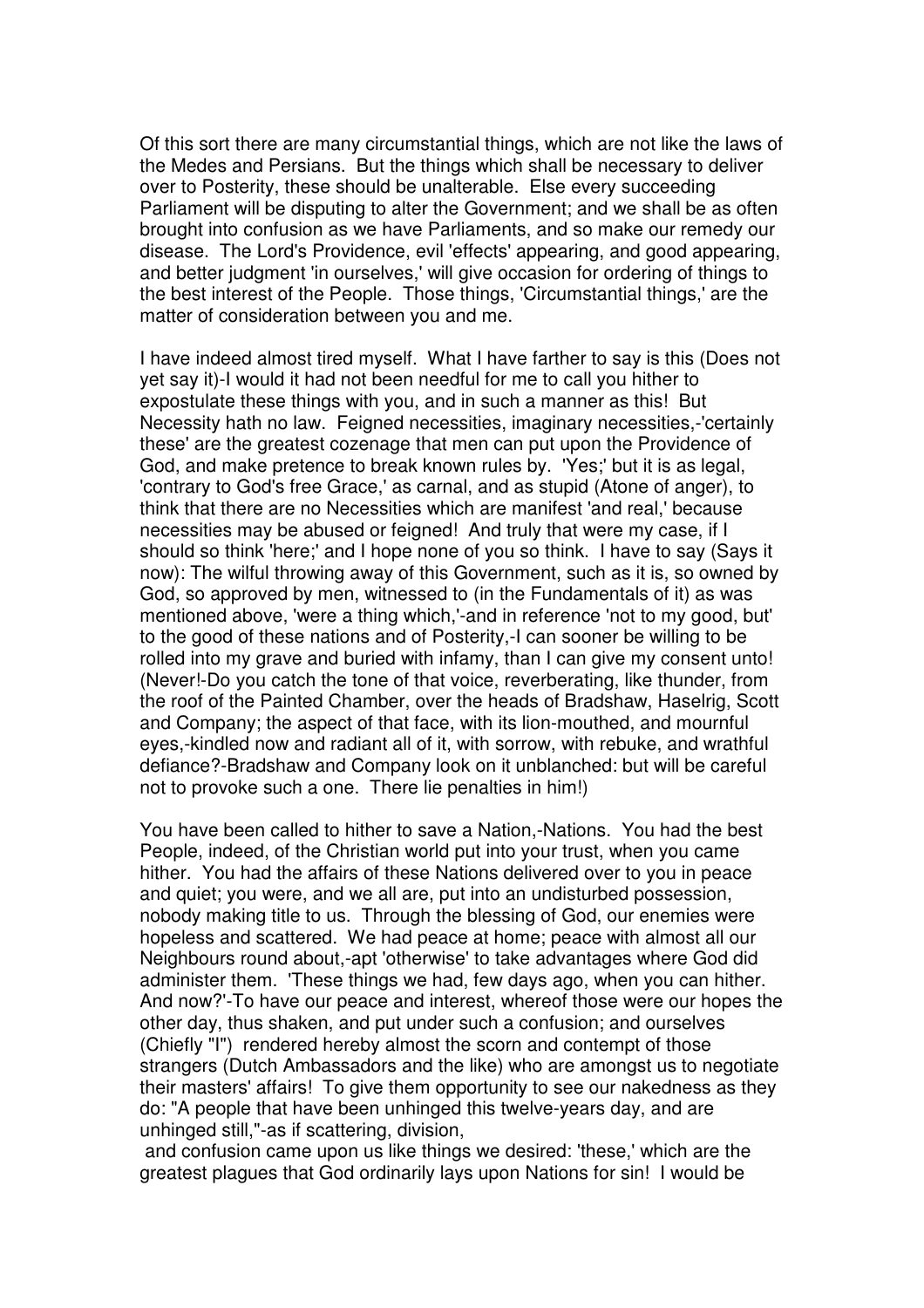loath to say these are matters of our desire. But if not, then why not matters of our care,-as wisely as by our utmost endeavours we might, to avoid them! Nay if, by such actings as these 'now' are, these poor Nations shall be thrown into heaps and confusion, through blood, and ruin, and trouble-And upon the saddest account that ever was, if breaking 'and confusion' should come upon us;-all because we would not settle when we could, when God put it into our hands! Your affairs now almost settled everywhere: and to have all recoil upon us; and ourselves 'to be' shaken in our affections, loosened from all known and public interests:-as I said before, who shall answer for these things to God?

Who can answer for these things to God, or to men? 'To men'-to the People who sent you hither; who looked for refreshment from you; who looked for nothing but peace and quietness, and rest and settlement? When we come to give an account to them, we shall have it to say, "Oh, we quarrelled for the Liberty of England; we contested, and 'went to confusion,' for that!"-'Now,' Wherein, I pray you, for the "Liberty of England?" I appeal to the Lord, that the desires and endeavours we have had--Nay the things will speak for themselves. The "Liberty of England," the Liberty of the People; the avoiding of tyrannous impositions either upon men as men, or Christians as Christians,-is made so safe by this Act of Settlement, that it will speak for itself. And when it shall appear to the world what 'really' hath been said and done by all of us, and what our real transactions were-For God can discover; no Privilege (What! Not even Privilege of Parliament?) will hinder the Lord from discovering! No Privilege, or condition of man can hide from the Lord; He can and will make all manifest, if He see it for His glory!-And when these 'things, as I say,' shall be manifested; and the People will come and ask, "Gentlemen, what condition is this we are in? We hoped for light: and behold darkness, obscure darkness! We hoped for a rest after ten-years Civil War, but are plunged into deep confusion again!"-Ay; we know these consequences will come upon us, if God Almighty shall not find out some way to prevent them.

I had a thought within myself, That it would not have been dishonest nor dishonourable, nor against true Liberty, no not 'the Liberty' of Parliaments, 'if,' when a Parliament was so chosen 'as you have been,' in pursuance of this Instrument of Government, and in conformity to it, and with such an approbation and consent to it.-some Owning of your Call and of the Authority which brought you hither, had been required before your entrance into the House. (Deep silence in the audience.) This was declined, and hath not been done, because I am persuaded scarce any man could doubt you came with contrary minds. And I have reason to believe the people that sent you least of all doubted thereof. And therefore I must deal plainly with you: What I forborne upon a just confidence at first, you necessitate me unto now! (Paleness on some faces.) Seeing the Authority which called you is so little valued, and so much slighted,-till some such Assurance be given and made known, that the Fundamental Interest shall be settled and approved according to the proviso in the 'Writ of' Return, and such a consent testified as will make it appear that the same is accepted, I HAVE CAUSED A STOP TO BE PUT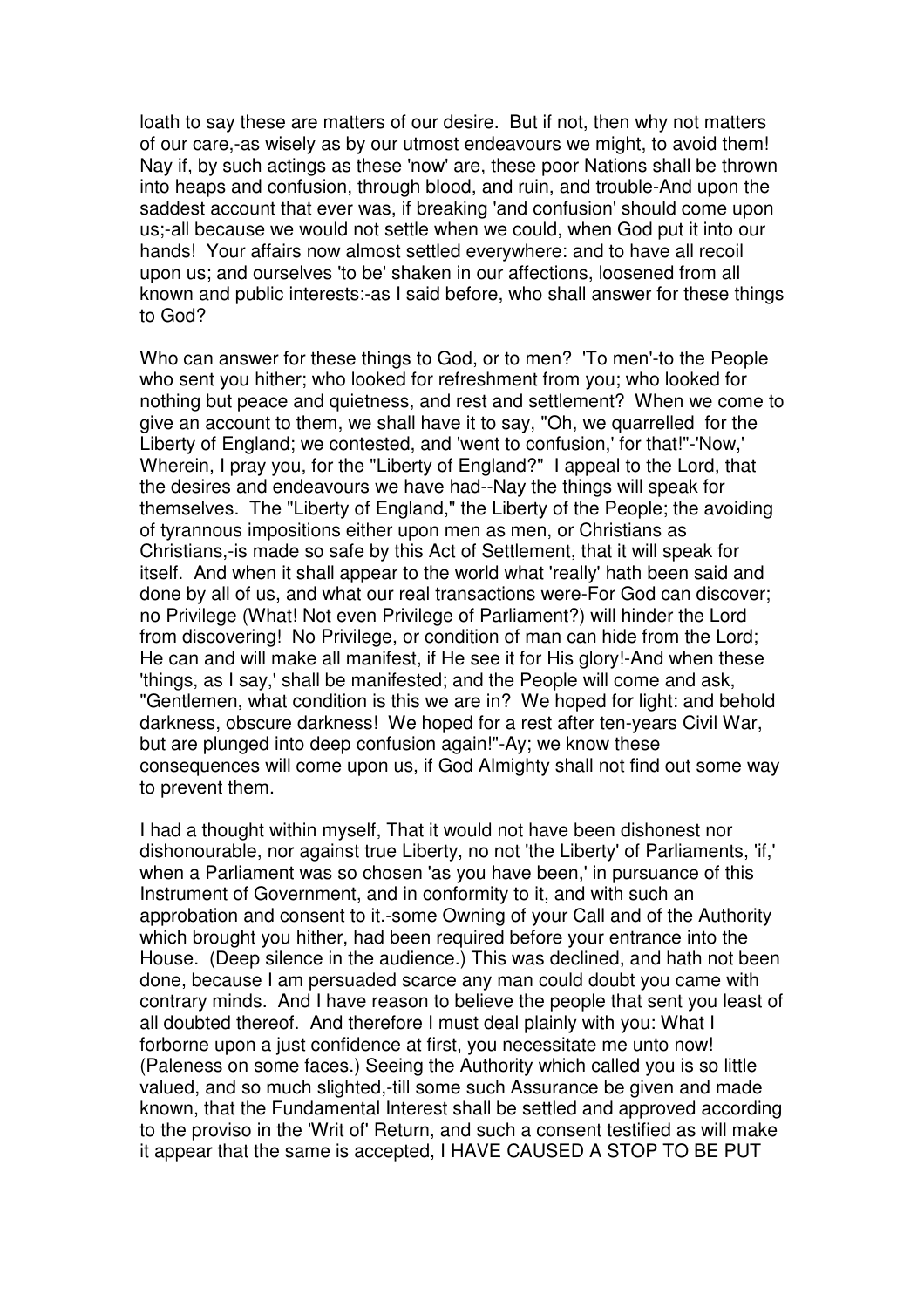TO YOUR ENTRANCE INTO THE PARLIAMENT HOUSE. (You understand that, my honourable friends?)

I am sorry, I am sorry, and I could be sorry to the death, that there is cause for this! But there is cause: and if things be not satisfied which are reasonably demanded, I, for my part, will do that which becomes me, seeking my counsel from God. There is therefore Somewhat to be offered to you; which I hope, will answer, being understood with the qualifications I have told you,-'namely, of' reforming as to Circumstantials, and agreeing in the Substance and Fundamentals 'that is to say,' in the Form of Government now settled, which is expressly stipulated in your Indentures "not to be altered." The making of your minds known in that by giving your assent and subscription to it, is the means that will let you in, to act those things as a Parliament which are for the good of the People. And this thing (The Parchment!), 'when once it is shown to you and signed as aforesaid, doth determine the controversy; and may give a happy progress and issue to this Parliament. (Honourable gentlemen look in one another's faces,-find general blank.)

The place where you come thus and sign, as many as God shall make free thereunto, is in the Lobby without the Parliament Door. (My honourable friends, you know the way, don't you?)--

The 'Instrument of' Government doth declare that you have a legislative power without a negative from me. As the instrument doth express it, you may make any Laws; and if I give not my consent, within twenty days, to the passing of your Laws, they are ipso facto Laws, whether I consent or no,-if not contrary to the 'Frame of' Government. You have an absolute Legislative Power in all things that can possibly concern the good and interest of the public; and I think you may make these Nations happy by this Settlement. And I, for my part, shall be willing to be bound more than I am, in anything concerning which I can become convinced that it may be for the good of the People, or tend to the preservation of the Cause and interest so long contended for.

Go your ways, my honourable friends, and sign, so many of you as God hath made free thereunto! The place, I tell you, is in the Lobby without the Parliament Door. The "Thing," as you will find there, is a bit of Parchment with these words engrossed on it: "I do hereby freely promise, and engage myself, to be true and faithful to the Lord Protector and the Commonwealth of England, Scotland and Ireland; and shall not (according to the tenor of the Indenture whereby I am returned to serve in this present Parliament) propose, or give my consent, to alter the Government as it is settled in a Single Person and a Parliament." Sign that, or go home again to your countries.

Let honourable gentlemen therefore consider what they will do!-"About a hundred signed directly, within an hour." Guibon Goddard and all the Norfolk Members (except one, who was among the direct Hundred) went and "had dinner together," to talk the matter over;-mostly though it would be better to sign: and did sign, all but some two. The number who have signed this first day, we hear, is a Hundred-and-twenty, a Hundred-and-thirty, nay a Hundredand-forty. Blank faces of honourable gentlemen begin to take meaning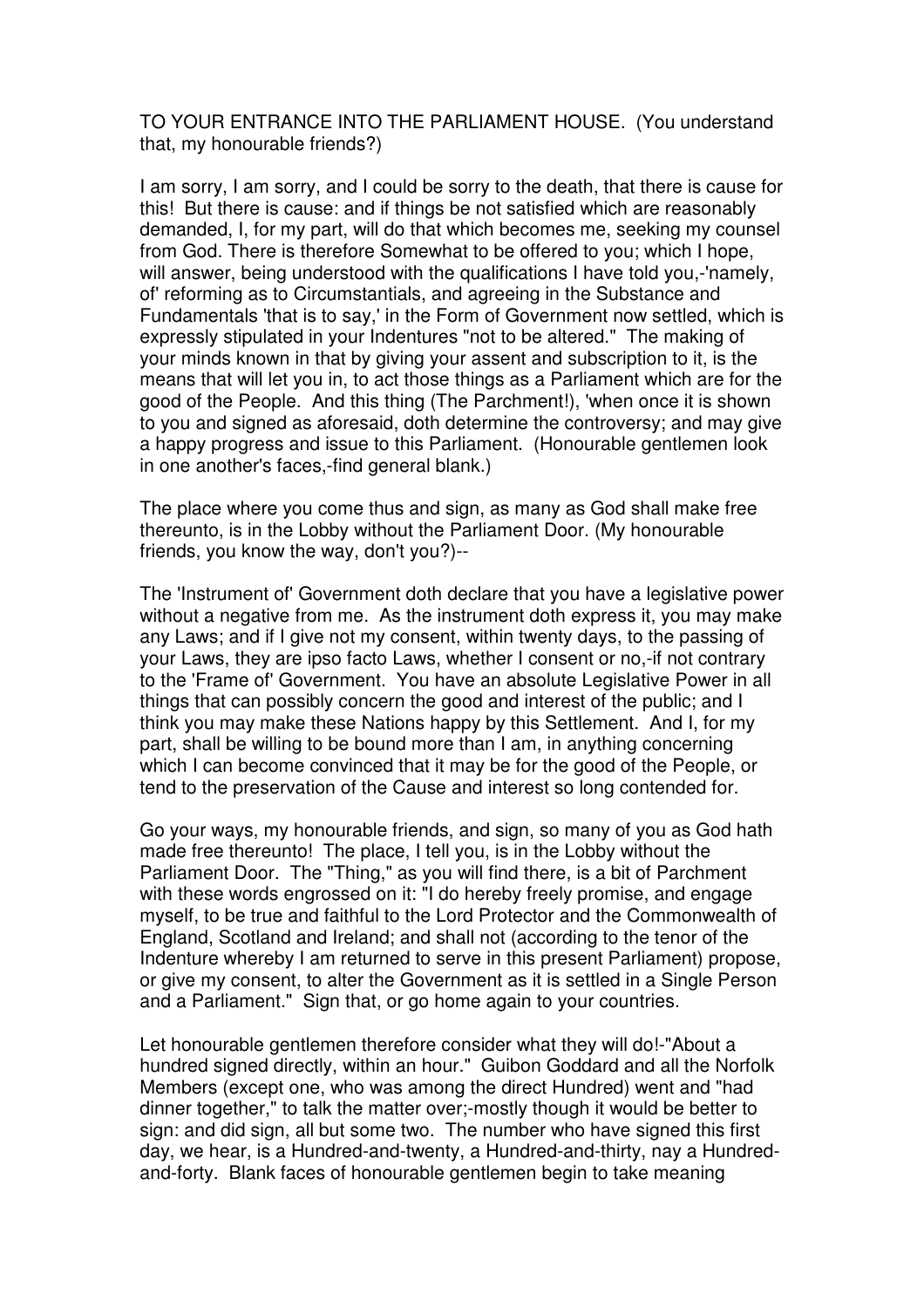again,-some mild, some grim. Tomorrow being Fastday, there is an adjournment. The recusants are treated "with all tenderness;" most of them come in by degrees: 'Three-hundred before the month ends."

Deep Republicans, Bradshaw, Haselrig, Thomas Scott and the like, would not come in; still less would shallow noisy ones, as Major Wildman;-went home to their countries again, their blank faces settling into permanent grim. My Lord Protector molested no man for this recusancy; did indeed take that absence as a comparative favour from the parties. Harrison and other suspect persons are a little looked after: the Parliament resumes its function as if little had happened. With a singular acquiescence on the part of the Public, write our correspondents, Dutch, and other. The Public, which I have known rebel against crowned Kings for twitching the tippet of a Parliament, permits this Lord Protector to smite it on the cheek, and say, "Have a care, wilt thou!" Perhaps this Lord Protector is believed to mean better than the King did? There is a difference in the objects of men, as the Public understands;-a difference in the men too for rebelling against! At any rate, here is singular submission everywhere; and my Lord Protector getting ready a powerful Sea-Armament, neither his Parliament nor any other creature can yet guess for what.

Goddard's report of this Parliament is distinct enough; brief, and not without some points of interest; "the misfortune is," says one Commentator, "he does not give us names." Alas, a much greater misfortune is, the Parliament itself is hardly worth naming! It did not prove a successful Parliament;-it held on by mere Constitution-building; and effected, so to speak, nothing. Respectable Pedant persons; never doubting but the Ancient sacred Sheepskins would serve for the New Time, which also has its sacredness; thinking, full surely, constitutional logic was the thing England now needed of them! Their History shall remain blank to the end of the world. I have read their Debates, and counsel no other man to do it. Wholly upon the "Institution of Government," modelling, new-modelling of that: endless anxious spider-webs of constitutional logic; vigilant checks, constitutional jealousies, &c. &c. To be forgotten by all creatures.

They had a Committee of Godly Ministers sitting in the Jerusalem Chamber; a kind of miniature Assembly of Divines; intent upon "Scandalous Ministers and Schoolmasters," upon tender consciences, and like objects: but there were only Twenty in this Assembly; they could hardly ever get fairly under way at all;-and have left in English History no trace that I could see of their existence, except a very reasonable Petition, noted in the Record, That the Parliament would be pleased to advance them a little money towards the purchase of fire and candle,-in these cold dark months. The Parliament, I hope, allowed them coals and a few tallow-lights; but neither they nor it could accomplish anything towards the Settling of a Godly Ministry in England: my Lord Protector and his Commissions will have to settle that too; an object dear to all good men. The Parliament spent its time in constitutional jangling, in vigilant contrivances of balances, checks, and that species of entities. With difficulty could at rare intervals, a hasty stingy vote, not for the indispensable Supplies, but for some promise of them, be wrung. An unprofitable Parliament.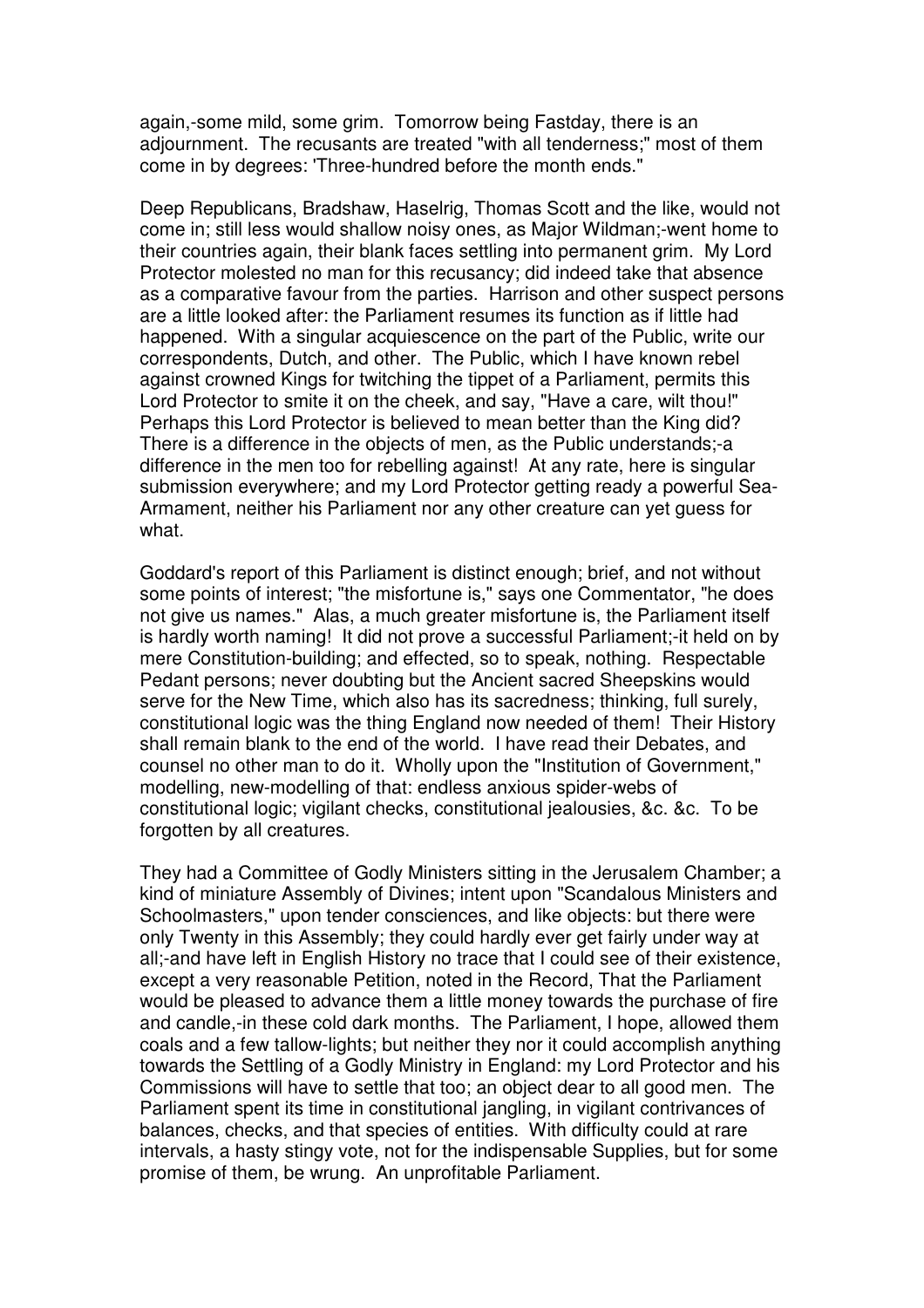For the rest, they had Biddle the Socinian before them; a poor Gloucester Schoolmaster once, now a very conspicuous Heresiarch, apparently of mile but entirely obstinate manners,-poor devil: him they put into the Gatehouse; him and various others of that kidney. Especially "Theauro John, who laid about him with a drawn sword at the door of the Parliament House one day," a man clearly needing to be confined. "Theauro John:" his name had originally been John Davy, if I recollect; but the spirit, in some preternatural hour, revealed to him that it ought to be as above. Poor Davy: his labours, life-adventures, financial arrangements, painful biography in general, are all unknown to us; till on this "Saturday, 30th December, 1654, he very clearly knocks loud at the door of the Parliament House," as much as to say, "What is this you are upon?" and "lays about him with a drawn sword;"-after which all again becomes unknown. Seemingly a kind of Quaker. Does the reader know James Nayler, and the devout women worshipping him? George Fox, in his suit of leather, independent of mankind, looks down into the soft Vale of Belvoir, native "Vale of Bever:" Do not the whispering winds and green fields, do not the still smoke-pillars from these poor cottages under the eternal firmaments, say in one's heart, "George, wilt thou not help us from the wrath to come?" George finds in the Vale of Bever "a very tender people." In fact, most singular Quakerisms, frightful Socinianisms and other portents are springing up rife in England.

Oliver objected, now and always, to any very harsh punishment of Biddle and Company, much as he abhorred their doctrines. Why burn, or brand, or otherwise torment them, poor souls? They, wandering as we all do seeking for a door of hope into the Eternities, have, being tempted of the Devil as we all likewise are, missed the door of hope; and gone tumbling into dangerous gulfs,-dangerous, but not yet beyond the mercy of God. Do not burn them. They meant, some of them, well; bear visibly to me the scars of stern true battle against the Enemy of Man. Do not burn them;-lock them up, that they may not mislead others. On frugal wholesome diet in Pendennis Castle, or Elizabeth Castle in Jersey, or here in the Clink Prison at London, they will not cost you much, and may arrive at some composure. Branding and burning is an ugly business;-as little of that as you can.

Friday, 29th September, 1654. His Highness, say the old Lumber-Books, went into Hyde Park; made a small picnic dinner under the trees, with Secretary Thurloe, attended by a few servants;-was, in fact, making a small pleasure excursion, having in mind to try a fine new team of horses, which the Earl or Duke of Oldenburg had lately sent him. Dinner done, his Highness himself determined to drive,-two in hand I think, with a postilion driving other two. The horses, beautiful animals, tasting of the whip, became unruly; galloped, would not be checked, but took to plunging; plunged the postilion down; plunged or shook his Highness down, "dragging him by the foot for some time." so that "a pistol went off in his pocket," to the amazement of men. Whereupon? Whereupon-his Highness got up again, little the worse: was let blood; and went about his affairs much as usual! Small anecdote, that figures, larger than life, in all the Books and Biographies. I have known men thrown from their horses on occasion, and less noise made about it, my